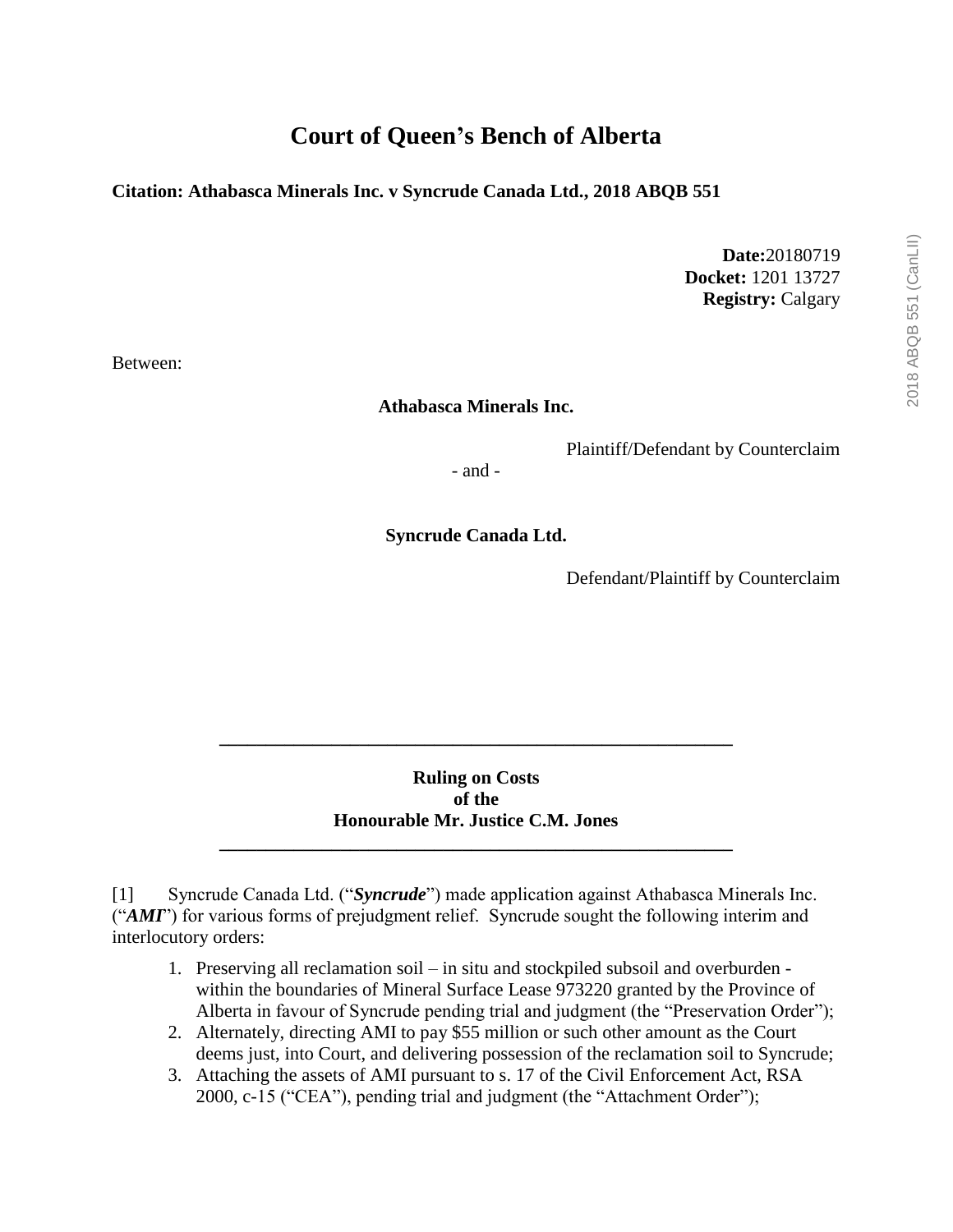- 4. Enjoining AMI from dealing with, conveying, selling, encumbering or otherwise disposing of any interests in personal or real property or assets in its possession or control and wherever located, without further order of the Court, pending trial and judgment (the "Mareva Injunction"); and
- 5. Costs.

[2] My decision is reported at *Athabasca Minerals Inc v Syncrude Canada Ltd,* 2017 ABQB 47. I declined to grant any of the relief sought by Syncrude as outlined in 1 through 4 above.

[3] The parties could not agree on costs. I directed them to make written submissions.

# **Background**

[4] Syncrude and AMI found themselves in dispute concerning the rights conferred on them under various agreements with, and approvals issued by, the Province of Alberta.

[5] Syncrude carries on an oil sands extraction and processing operation. AMI managed the removal of sand and gravel on behalf of the Province from a deposit in northern Alberta.

[6] In 2012, AMI commenced an action against Syncrude. AMI asserted that Syncrude was indebted to it in the approximate amount of \$620,000.00. AMI asserted that Syncrude removed surface materials from the deposit in issue and failed to pay for those materials and for the full amount of management fees payable to AMI.

[7] Syncrude responded with a counterclaim in the amount of \$68,000,000.00. It alleged that AMI wrongfully permitted excavation, removal and use of reclamation material from an area of Syncrude's mineral lease that overlaps with the area under management by AMI. Syncrude asserted a right to exclusive use and possession of that material for purposes of meeting its reclamation obligations.

[8] AMI claimed that Syncrude's request for prejudgment relief was a litigation tactic designed to put it out of business and deprive it of the financial resources it would need to advance its action against Syncrude.

### **Costs Submission**

[9] AMI proposes that it receive costs on a party-and-party basis, at a multiple of three times column 5, found at Division 2 of Schedule C of the *Alberta Rules of Court***, Alta Reg 124/2010** ("*Rules*"). In connection with its request, AMI submits a Bill of Costs.

[10] That Bill of Costs seeks:

| a) Fees                               | \$98,518.32             |
|---------------------------------------|-------------------------|
| b) Disbursements (subject to 5% GST)  | \$12,042.41             |
| c) Disbursements (not subject to GST) | 463.89<br>$\mathcal{S}$ |
| d) Other Charges (subject to 5% GST)  | 1,113.16<br>SS.         |
| e) GST                                | 657.78                  |
|                                       | \$112,795.56            |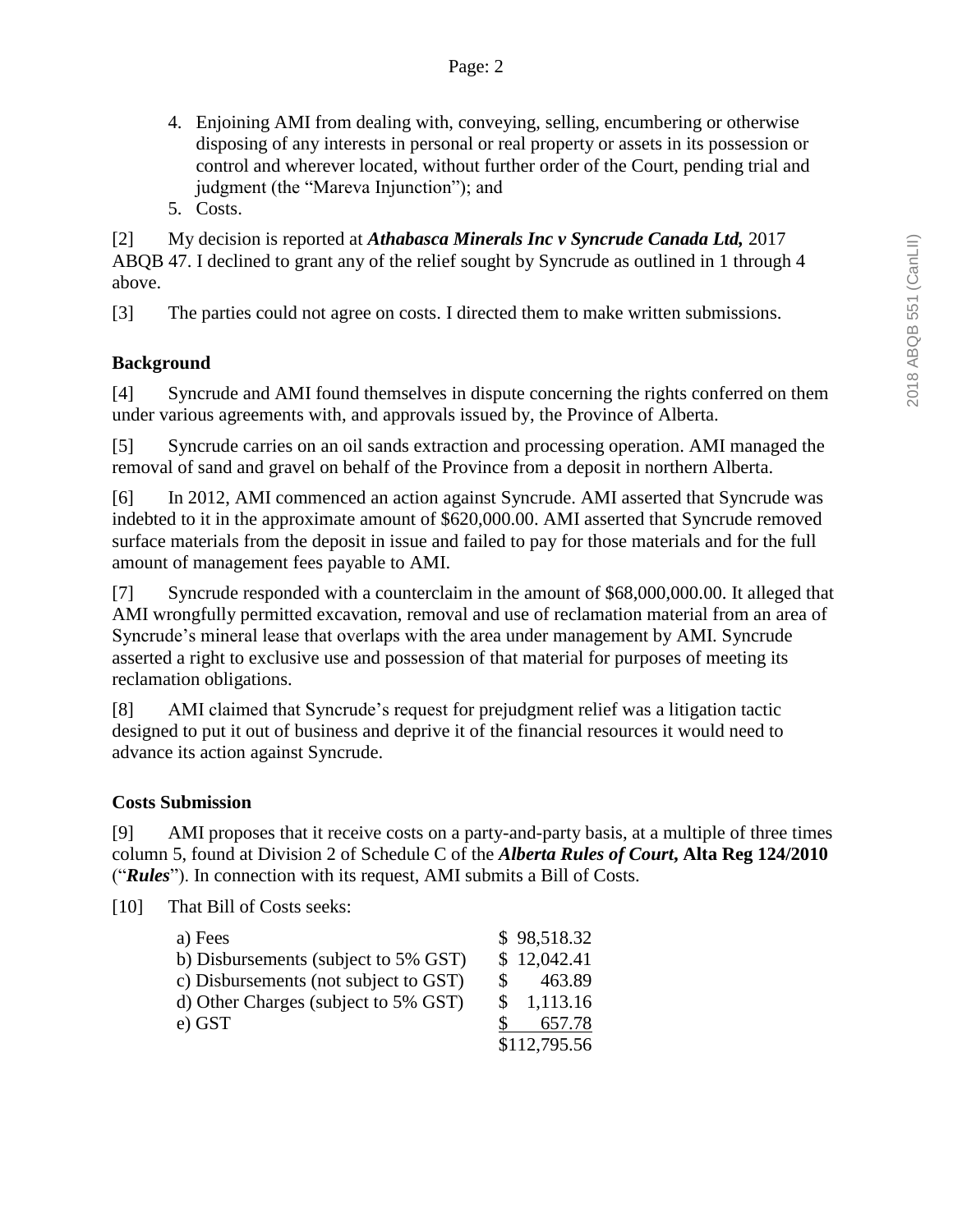[11] Syncrude proposes that costs be in the cause, on a party-and-party basis. However, should the Court be inclined to award costs payable forthwith, Syncrude proposes its own Bill of Costs. That Bill of Costs proposes fees of \$18,550.00.

- [12] In support of its Bill of Costs, AMI argues that:
	- 1. It should be entitled to enhanced costs;
	- 2. An inflation factor should be applied in arriving at a costs award; and
	- 3. AMI should be entitled to costs forthwith and I should not direct that costs in respect of the matter before me be in the cause.
- [13] AMI's comments regarding costs awards generally may be summarized as follows:
	- 1. Costs are discretionary and may be awarded in any amount the Court considers appropriate: Rule 10.33; British Columbia (Minister of Forests) v Okanagan Indian Band, 2003 SCC 71, [2003] 3 SCR 371 ("Okanagan Indian Band");
	- 2. Rule 10.33(1) identifies considerations which may be taken into account in making a costs award;
	- 3. The Court may consider the actual legal bills of the successful party: Rule 10.33(1)(g); Hill v Hill, 2013 ABCA 313 (CanLII), 3 Alta LR (6th) 302 ("Hill");
	- 4. Rule 10.33(2) identifies considerations the Court may take into account in imposing a costs award; and
	- 5. Costs may be used to sanction behaviour that increases the duration and expense of litigation or is otherwise unreasonable or vexatious: Okanagan Indian Band at para  $25;$

# **Enhanced Costs**

# **Applicable Column**

[14] AMI argues that it should be entitled to enhanced costs, claiming that Syncrude's application for prejudgment relief threatened AMI's ability to continue operating. AMI asserts that had the relief sought been granted, it would have been incapable of pursuing its debt claim against Syncrude and defending Syncrude's counterclaim.

[15] AMI argues that had Syncrude been successful in its application before me, it would have allowed Syncrude to circumvent the litigation process. It would have effectively allowed Syncrude to obtain the remedy it ultimately sought in the litigation.

[16] In essence, AMI asks this Court to impose a form of penalty on Syncrude. It asserts that Syncrude was misusing its right to request prejudgment relief by seeking, through the vehicle of prejudgment relief, to avoid the orderly administration of justice by means of a trial.

[17] AMI argues that Syncrude sought to have AMI pay \$55 million into Court in addition to any other relief sought.

[18] I agree with AMI that, for purposes of determining what, if any, column is applicable, Syncrude requested a monetary award. Whatever attachment relief Syncrude sought was in addition to its request for \$55 million, which can be viewed as a monetary proxy for the value it placed on sand and gravel *in situ*.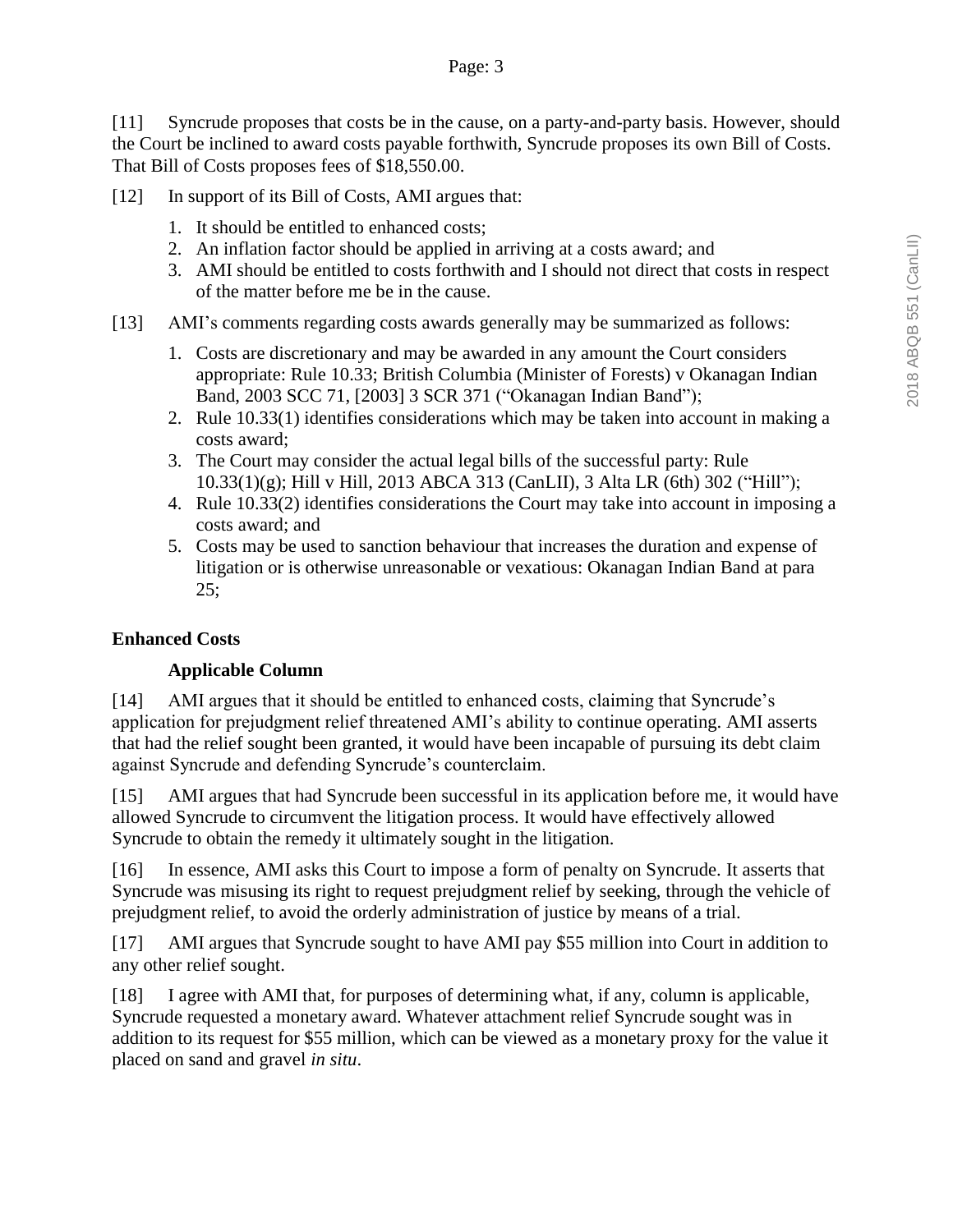[19] Syncrude does not appear to dispute the assertion that column 5 is applicable. It employs column 5 in arriving at fees depicted in its draft Bill of Costs.

[20] Clearly, \$55 million sought is well beyond the range contemplated by column 5 of Schedule C.

# **Degree of Appropriate Enhancement, if Any**

[21] AMI argues that this is an appropriate case to apply a multiplier to the various column 5 items shown on its draft Bill of Costs. It asserts that an award of costs should indemnify the successful party for approximately 40% to 50% of a lawyer's reasonable bill: *Trizec Equities Ltd. v Ellis-Don Management Services Ltd.,* 1999 ABQB 801 at para 22 (CanLII), 251 AR 101; *Marathon Canada Ltd. v Enron Canada Corp.* 2008 ABQB 770 at para 30 (CanLII), 100 Alta LR (4th) 356 ("*Marathon*"); *LSI Logic Corp of Canada Inc. v Lagani,* 2001 ABQB 968 at para 16 (CanLII), [2002] 4 WWR 531 ("*LSI*"); *Stewart Estate v 1088294 Alberta Ltd.,* 2016 ABCA 144 at para 26 (CanLII), [2016] AJ No 454 (QL).

[22] It argues that this Court should apply a multiplier to column 5 items, the appropriate multiplier having been arrived at with reference to the considerations laid out in *Rules* 10.33(1) and 10.33 (2), and its conclusions based on its review of the decisions in *Marathon*; *Blaze Energy Ltd. v Imperial Oil Resources,* 2014 ABQB 509 at para 81 (CanLII), [2014] AJ No 916 (QL) ("*Blaze*"); *Hill*; *Murphy Oil Canada v Predator Corp.*, 2005 ABQB 134 (CanLII), 379 AR 388 ("*Murphy*").

[23] AMI cites various cases where multipliers have been used. It alleges that in certain of these cases, multiples were applied in the absence of any assertions of misconduct. In other words, multiples were not applied to punish the unsuccessful party.

[24] AMI cites the decision in *Blaze*, referred to above, where this Court applied a 1.5 multiple to column 5 items, noting that the litigation was commercially significant to the parties.

[25] In *Murphy*, where a 6 multiple was employed partly in response to the conduct of the parties, AMI notes that the Court did not accept the defendant's argument that a multiple should not be used in what might be referred to as summary proceedings, as opposed to a trial.

[26] The Court in *Murphy* referred to this Court's finding in *LSI*. There, the Court noted that "the time of the actual hearing is not a proper gauge of the complexity of the issues": *LSI* at para 9. AMI argues that Syncrude's application took two days, involved significant preparation during a compressed period of time, and involved a significant volume of materials, including voluminous affidavits, transcripts and undertaking responses from witness testimony.

[27] AMI understates the matter. As Syncrude was the applicant, most of the material filed was prepared by it. AMI was required to respond to those filings.

[28] Just how much material did the parties file? Five days had to be allocated to reading time.

[29] Seven days of Court time were thus consumed. As the matter related to Syncrude's request for immediate injunctive relief, it became necessary for the Court to make special arrangements to allocate time to hear Syncrude's request.

[30] AMI notes that a multiple of column items is not the only option available in making an award of enhanced costs. It cites this Court's decision in *Mikkelson v Truman Development*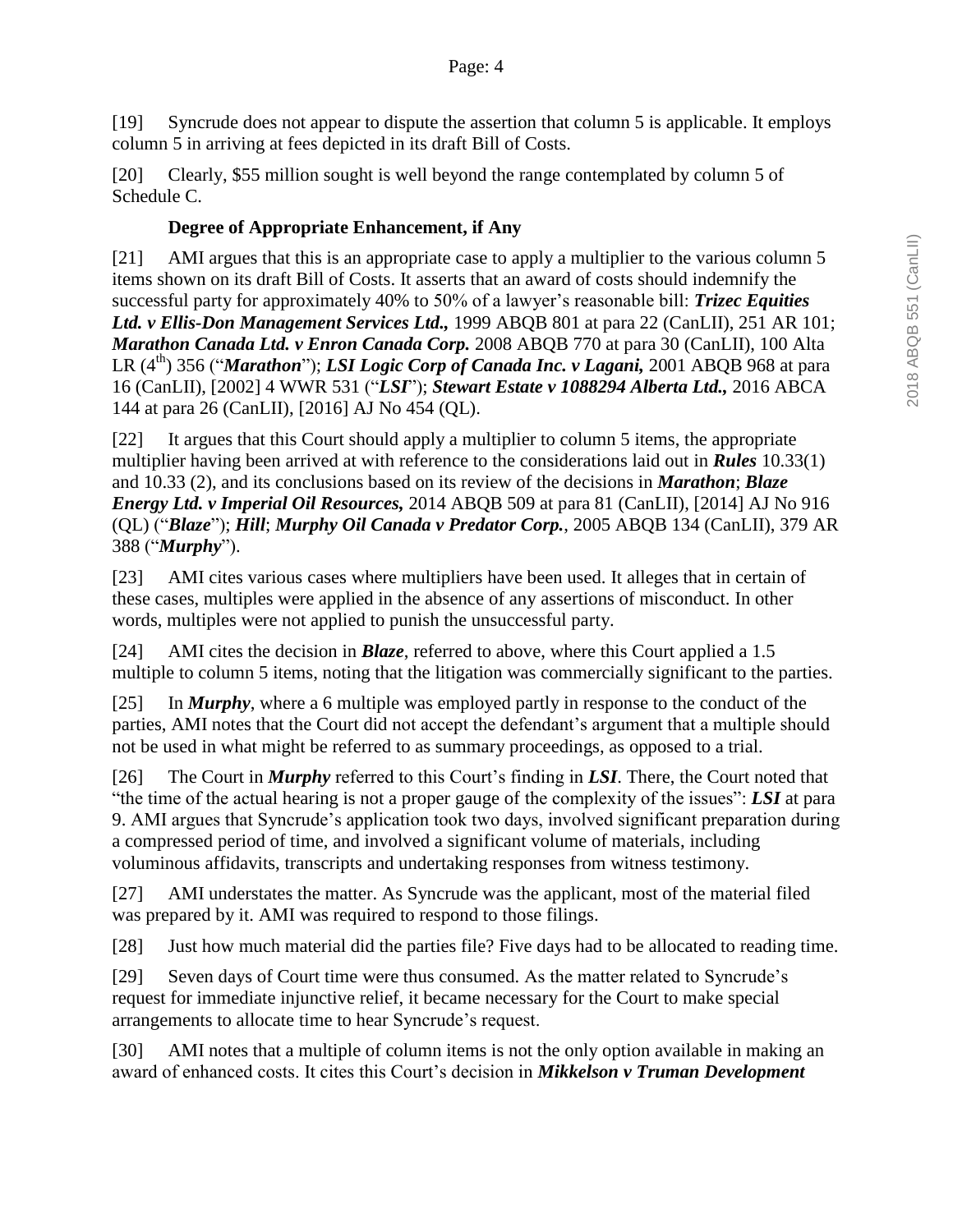*Corp,* 2016 ABQB 255 at paras 48-49 (CanLII), 2016 CarswellAlta 833 (WL Can) ("*Mikkelson*"). There, the Court noted:

48 When costs awarded pursuant to the Tariff would be inadequate, the Court has numerous options available, as discussed by the Court of Appeal in *Ed Miller Sales & Rentals Ltd. v Caterpillar Tractor Co.,* 1998 ABCA 118 (Alta. C.A.) at para 4, leave to appeal to SCC refused, 25594 (1 May 1997) [1997 CarswellAlta 1286  $(S.C.C.)$ ]:

…There are different ways to adjust Schedule C when its product seems inadequate: higher column, multiples of a column, a multiplier for inflation or otherwise, extra lump sums, some form of solicitor-client costs, and so forth. Several modes of adjustment may be reasonable; indeed several different modes may amount to much the same thing. The ultimate question is whether the final total is reasonable or not.

49. Pursuant to *Rule* 10.31(1)(b)(ii), this Court may award a lump sum instead of or in addition to assessed costs.

[31] AMI cites *Mikkelson* for the proposition that a party's actions may justify an award which goes some considerable way to indemnifying the successful party in respect of their actual legal costs.

[32] AMI argues that the fact that Syncrude failed in its application means that AMI should receive enhanced costs. It claims that AMI's actual legal costs relating to Syncrude's application were \$199,604.00.

[33] It argues that it should receive a fair and reasonable indemnity of 40% to 50% of its actual legal costs. This, it asserts, should be a bare minimum.

[34] Indeed, AMI argues that it should receive global indemnity of 50% to 60% of its actual legal costs because Syncrude is guilty of misconduct. AMI offers, in support of this allegation, the observation that Syncrude's counterclaim was one hundred times larger than AMI's claim against Syncrude. Further, it argues, had Syncrude been successful in its request for prejudgment relief, AMI would have had to cease operations and have gone out of business.

[35] AMI takes the position that Syncrude's application for prejudgment relief was entirely unnecessary. It only served to increase the time and resources spent on what might become a long and protracted trial.

[36] Lastly, in its request for enhanced costs, AMI cites para 155 of my decision. There, I noted that:

I mention in passing that AMI pointed out that a prejudgment preservation order should not be used as a tactical weapon against a defendant who has a valid defense to the claim: see *1773907 Alberta Ltd v Davidson* at para 73. I have had some disquiet at the fact that Syncrude's response to AMI's action against it included a counterclaim for more than one hundred times the amount sought by AMI. To be sure, Syncrude is free to assert a counterclaim in whatever amount it thinks fit. Nevertheless, the Court must exercise great care to ensure that the quantum of an as yet unproven claim does not, by itself, influence the assessment of the merits of the application for prejudgment relief. Prejudgment relief,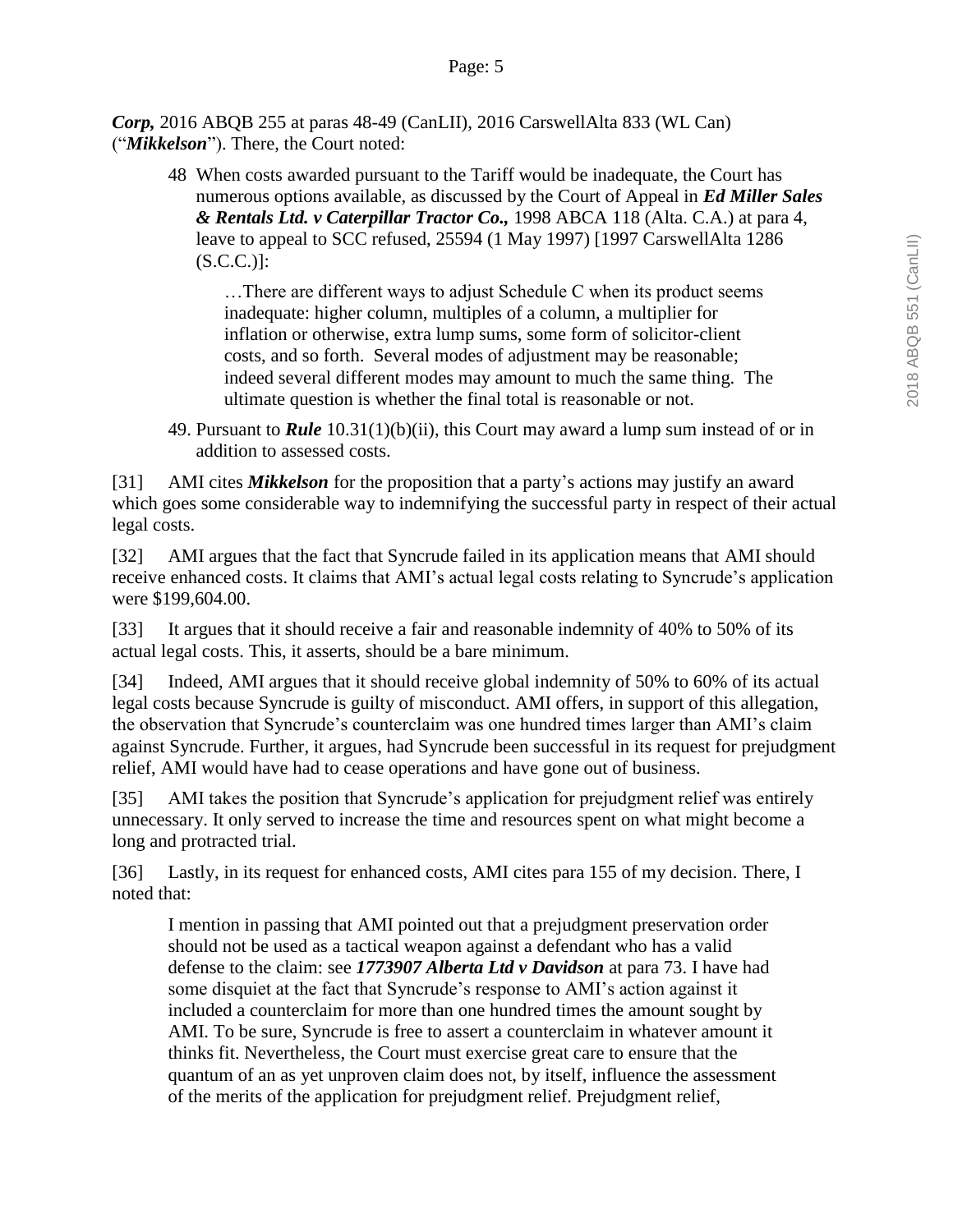especially when it has the potential to limit the respondent's ability to carry on business and to proceed with litigation, must not be allowed to be used improperly.

[37] This, AMI suggests, evidences the Court's condemnation of Syncrude's conduct in this matter and supports the request for enhanced costs.

[38] In response, I would note that it was AMI that raised the issue of tactics. I commented that Syncrude was free to assert a counterclaim in whatever amount it thought fit.

[39] I noted that it is the Court's responsibility to exercise care to ensure that it does not allow the quantum of a claim to overwhelm a consideration of the merits of an application for prejudgment relief. I did not say that it was the parties' responsibility to limit the extent of relief they believe they are otherwise entitled to receive just because the quantum of a claim and of a counterclaim are vastly disproportionate.

[40] I noted that I had "some disquiet" regarding the size of Syncrude's counterclaim in relation to AMI's original claim. That disquiet served to remind this Court of the importance of focusing on the substantive merits of the parties' positions and not to be unduly influenced by relative sizes of the amounts claimed.

[41] In any event, AMI concludes by seeking a multiple of three applied to column 5 amounts.

[42] Syncrude argues that if costs are payable at this time, they should be computed with reference to its draft Bill of Costs. As noted above, it agrees that column 5 is applicable. It disputes AMI's claim for disbursements in respect of travel costs for out-of-town counsel for a matter that was commenced in the Judicial Centre of Calgary.

[43] Syncrude argues that multiples of column amounts are the exception, not the rule. It points to the decision of this Court in *Shefsky v California Gold Mining Inc.,* 2015 ABQB 525 at para 21 (CanLII), 2015 CarswellAlta 1857 (WL Can) ("*Shefsky*"). There the Court declined to find that costs on the basis of any multiple were warranted: *Shefsky* at paras 27-28.

[44] Syncrude argues that the procedural matrix in *Shefsky* was analogous to that before me. I agree with Syncrude in that regard, though it is difficult to confidently assess the degree of complexity which actually confronted another Justice of this Court by simply reading their reasons for judgment.

[45] I ultimately arrive at my costs award without significant reliance on the application of Schedule C to AMI's draft Bill of Costs, other than comparing the two to ensure that the draft Bill of Costs did not purport to reflect steps which could not responsibly have been taken. Accordingly, it is unnecessary for me to decide if a multiplier is appropriate in these circumstances. I would note, however, that were I not to adopt a percentage of fees incurred approach, I would consider it necessary to use a multiplier in respect of column 5 amounts.

# **Inflation Factor**

[46] AMI argues that I should apply an inflation factor of 40.64 per cent to any costs award. This, it argues, has been common practice in Alberta courts.

[47] It states that the 40.64 percent rate represents the Bank of Canada rate to account for inflation between 1998 and 2017, being the last time Schedule C was revised.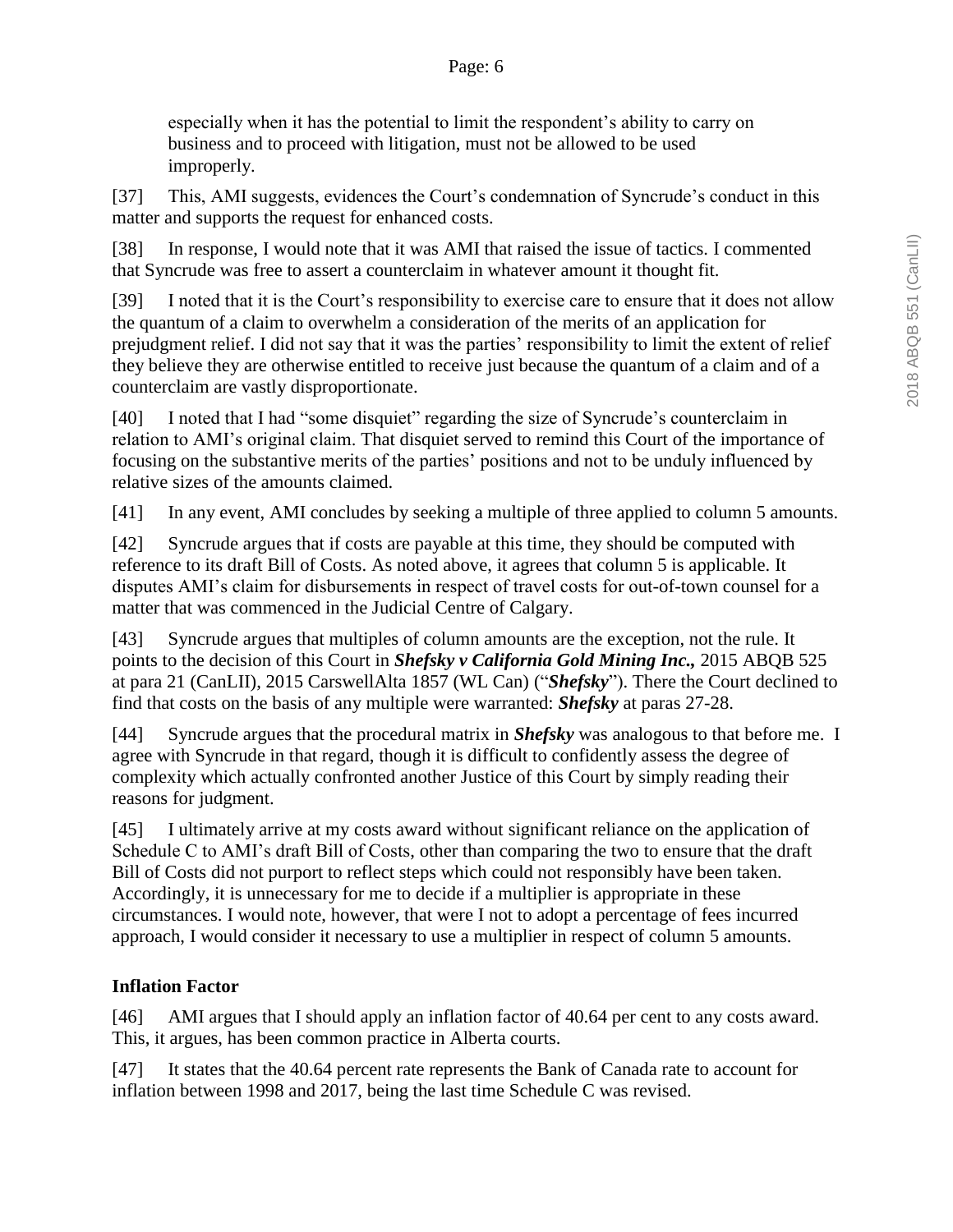[48] I note Justice Kenny's decision in *Chisholm v Lindsay,* 2013 ABQB 589 ("*Chisholm*"). Quoting from her decision at para 29:

> It is up to the legislators to determine an appropriate Schedule C and to revise it as required from time to time. It is not up to the courts to undertake that analysis on a case by case basis.

[49] Schedule C is the product of legislation. It is not "judge made". An argument can be made that if dollar values set forth in Schedule C are out of date, it falls to those responsible for implementing legislation which enacts amendments to the *Rules* and its Schedules to determine appropriate standards.

[50] AMI directs my attention to the decision of our Court of Appeal in *RVB Management Ltd. v Rocky Mountain House (Town),* 2015 ABCA 304 ("*RVB*"). There, the Court of Appeal speaks to its review of Justice Kenny's decision in *Chisholm*.

[51] At paragraph 9 of *RVB* the Court comments:

Chisolm does not stand for the proposition that Schedule C must or must not be adjusted for inflation. It merely confirms at para. 49 that trial judges have a wide discretion over costs, and that the costs award in that case (considered globally) did not contain any error warranting appellate interference.

[52] Indeed, at paragraph 8 of *RVB*, the Court also notes:

The re-enactment of the Rules continued the historically wide discretion of trial judges to award costs, and was made against the background of numerous judicial decisions that had been adjusting Schedule C for inflation. The reenactment should be interpreted on the assumption that, where appropriate, that practice could continue.

[53] The Court concluded on this topic at para 11:

It was not an error in principle for the trial judge to adjust the costs for inflation, and that aspect of the award does not reflect any other reviewable error.

[54] Concerns with the propriety of applying an inflationary component to a costs award were summarized in *Cogent Group Inc. v EnCana Leasehold Limited Partnership*, 2014 ABQB 593 at para 35 (CanLII), 597 AR 178:

To expect the courts, on a case by case basis, to adjust Schedule C amounts for "inflation", absent:

- (a) evidence of the effects of inflation on legal costs (as opposed to other goods and services);
- (b) evidence of the effects of inflation on legal costs incurred in civil litigation matters such as this matter (as opposed to its impact on fees charged for other services, such as mergers and acquisitions, tax, family or wills and estates matters); and
- (c) expert evidence on the selection of an appropriate indice or guideline, reflective of cost increases in the particular geographic region where the parties live or work (as opposed to what might be the appropriate indice or guideline in another part of the country and assuming the Court has some rational basis for selecting a particular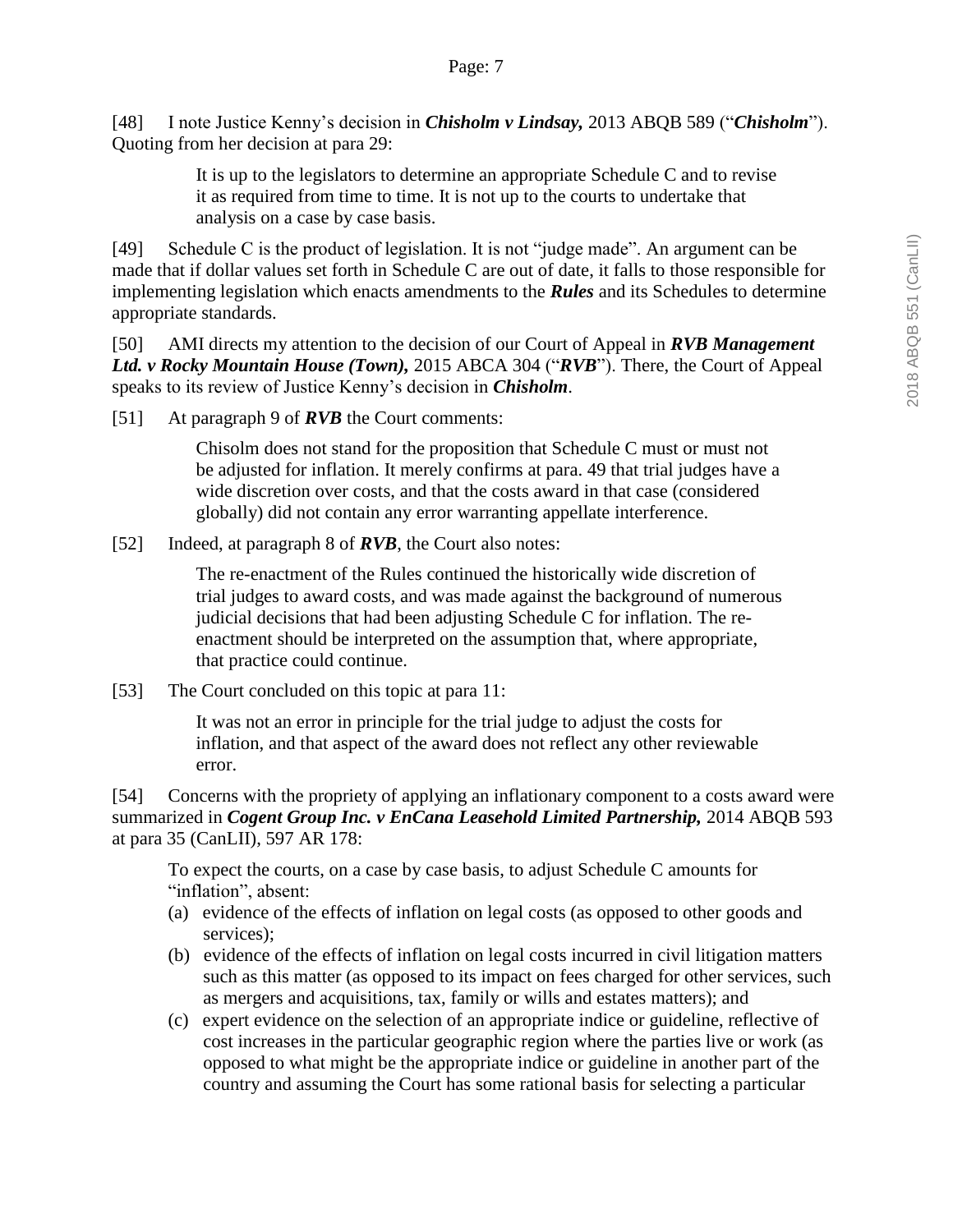region which it thinks accurately reflects the parties' cost of living or, in the case of a corporation such as EnCana, it costs of capital),

is to set the stage for potentially significantly different results, from different courts within the same jurisdiction in respect of substantially similar matters. I have difficulty understanding how that exercise would promote equal access to justice and its fair and consistent delivery.

[55] To my knowledge, those views were not challenged on appellate review. AMI has not provided me with sufficient evidence that would address items (a), (b) and (c) above.

[56] Syncrude argues that inflation should only be applied to Schedule C amounts where it is warranted by special circumstances, such as the effluxion of time or where legal fees were paid at a higher dollar value.

[57] It asserts that no extraordinary circumstances exist here. It believes that Schedule C itself represents a reasonable apportionment of the litigation expenses incurred by AMI.

[58] Again, by adopting an approach based on percentage of fees incurred, I avoid the need to consider inflation in respect of Schedule C amounts. For reasons noted below, I believe that inflation is accounted for in that approach.

# *Percentage of Fees Incurred*

[59] That is not to say that AMI is not entitled to enhanced costs, if "enhancements" are to be viewed with reference to amounts otherwise prescribed in Schedule C. It just strikes me as contortionist to apply both a multiple of Schedule C column amounts and an inflation factor, when the object is to arrive at a figure which provides 40% to 50% indemnification.

[60] Why not simply approach the matter that way and avoid reverse engineering once the number has been arrived at in order to justify it on the basis of inflation and/or multiples? Inflation, as it would have otherwise applied to amounts prescribed in schedule C, is presumably already accounted for in the actual fees charged to AMI by its counsel.

[61] It is, of course, necessary to have limited reference to Schedule C in order to perform a reality check. AMI claims that its lawyers have performed certain tasks and its draft Bill of Costs refers generally to the individual line items comprising work done. It claims to have spent \$199,604.00 in securing those legal services.

[62] Applying individual line item amounts from a particular column in Schedule C may make sense in a simpler situation. But here, the individual line items in Schedule C likely bear very little relation to the amount of effort actually required of AMI to respond to Syncrude's application.

[63] Simply put, the nuances involved in cross examination or appearance at a contested application in this matter will differ from those involved in another matter. Schedule C amounts in respect of particular line items do not account for those differences.

[64] Because of the differences inherent in most litigation undertakings, attempting to fairly account for these differences by resorting to a higher column based on a larger amount of money in issue is, to some extent, a contrivance and likely, a poor approximation of the value of work performed. It is therefore, a poor approximation of the financial consequences which the losing party should have to bear by way of partial indemnification of the successful party.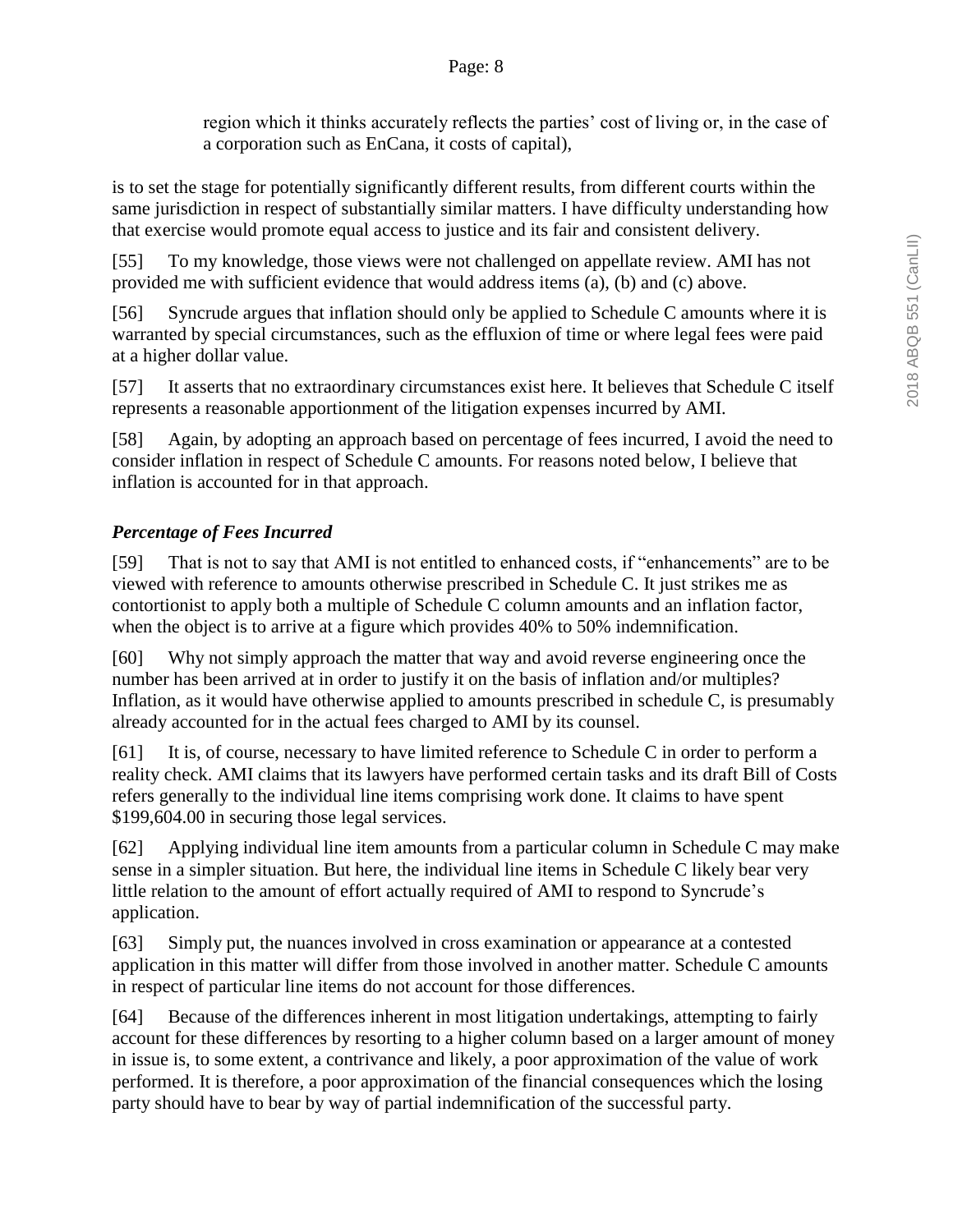[65] Of course, these shortcomings are recognized by all. The need to make artificial and arbitrary adjustments to Schedule C amounts (which have not been adjusted in twenty years) largely disappears in a situation such as this, where the parties are sophisticated, capable of engaging competent counsel of their choice and costs are awarded on the basis of 40% to 50% indemnification for actual legal fees incurred.

[66] Some adjustment might be warranted if a parties' conduct was particular egregious.

[67] However, it is unnecessary to adjust for:

- 1. the complexity of the matters in issue;
- 2. a compressed time frame;
- 3. the number of deponents to be examined;
- 4. the volume of material to review: or
- 5. inflation,

as these matters will undoubtedly have been reflected in the aggregate fees charged by AMI's counsel.

[68] Having regard to the factors enumerated in *Rule* 10.33, I am satisfied that ordering Syncrude to pay a percentage of AMI's reasonable legal fees incurred to defend the application is an appropriate way to determine AMI's reasonable and proper costs in this case. I do so without reference to dollar amounts in Schedule C, as *Rule* 10.31(3)(a) permits me to do when making a costs award under *Rule* 10.31(1)(a).

[69] Further, to argue that a global indemnity should be raised from 40% to 50% to 50% to 60% because Syncrude's counterclaim far exceeded AMI's original claim or because, had I found favor with Syncrude's arguments and granted the relief it sought AMI may have had to cease operations, is tantamount to arguing that:

- 1. Syncrude should have arrived at the quantum of its counterclaim not by assessing the extent of its financial loss allegedly at the hands of AMI, but rather on the basis of its potential financial loss at the hands of the Court, should it incur an adverse costs award; and
- 2. Syncrude is under some obligation to formulate its litigation strategy with reference to AMI's potential prospects for long term survival.

These two propositions are inconsistent with our adversarial system of justice and are unsupported by the case law. I therefore decline to grant AMI costs on the basis of 50% to 60% of its reasonable legal fees. I would instead award costs on the basis of 45% of AMI's reasonable legal fees.

### *Should costs be payable forthwith*

[70] AMI notes that *Rule* 10.29(1) provides that a successful party is entitled to costs forthwith. The burden is on the losing party to justify why the court should exercise discretion to allow payment of costs in the cause: *Enviro Trace Ltd. v Scheichuk,* 2015 ABQB 28 at para 7 (CanLII), 25 Alta LR  $(6<sup>th</sup>)$ .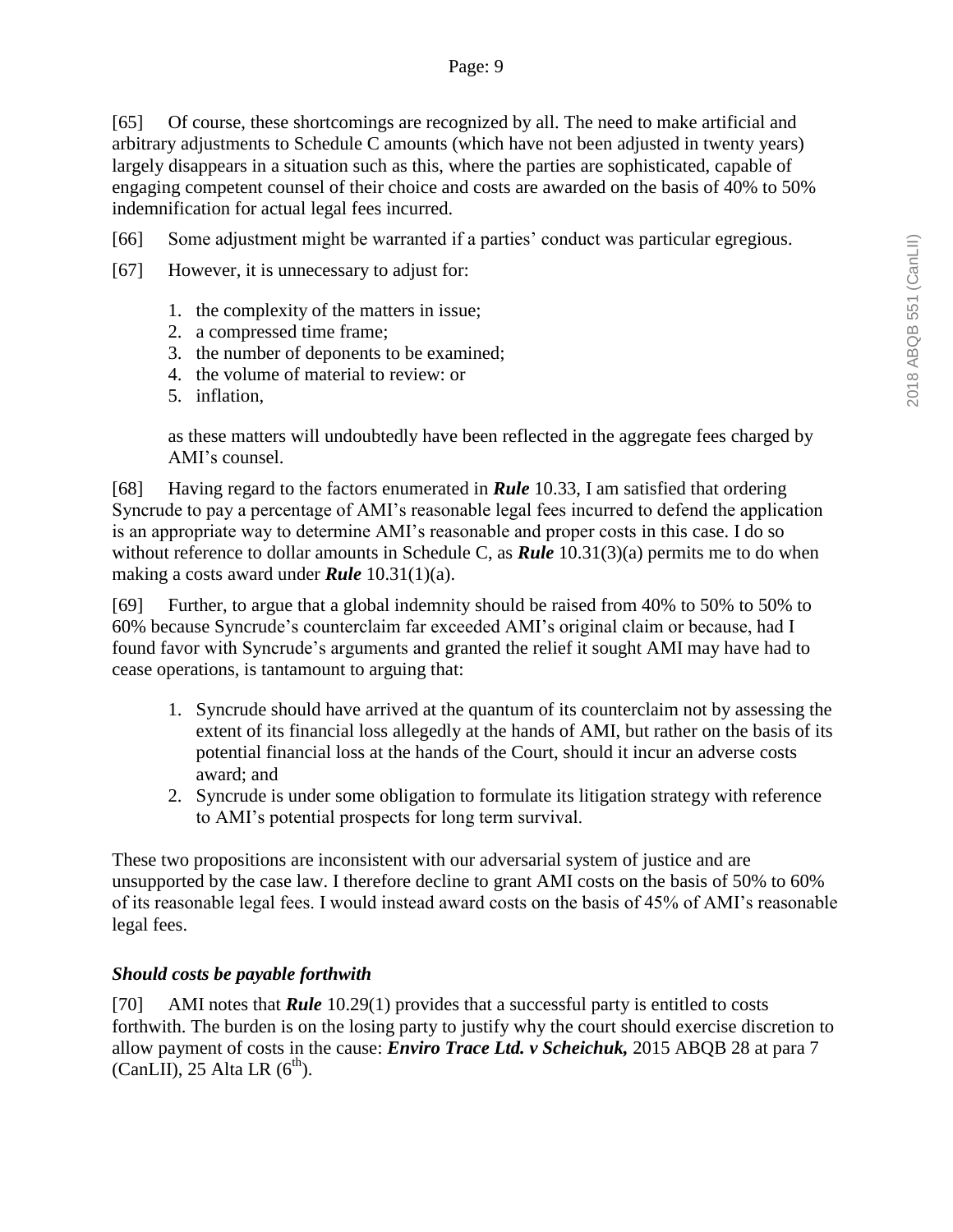[71] Syncrude argues that costs in the cause are fair where one party (Syncrude) seeks an interlocutory step as necessitated by the suit itself, and neither party was guilty of misconduct in taking such a step.

[72] Further, Syncrude argues that where the result of an interlocutory application may be viewed differently following the determination at trial, the party who made the application should not be burdened with the penalty of costs in the interim: *Johannesen, Re,* 2002 ABQB 946 at para 3 (CanLII, 6 Alta LR  $(4<sup>th</sup>)$  304. It argues that where issues raised in the application overlap with the trial issues and the effect of the injunction remains reversible, it is inappropriate to require costs to be payable forthwith: *Stonewater Group of Restaurants Inc. v Mikes Restaurants Inc.,* 2005 ABQB 964 at paras 5-6 (CanLII), 2005 CarswellAlta 1906 (WL Can).

[73] Syncrude argues that the issues raised in its Application overlap with the issues raised in this Action. Syncrude posits that it would be unfair to require Syncrude to pay costs forthwith, given that the decisions I made in response to Syncrude's Application may be reversed at trial. That, of course, assumes the matter actually goes to trial and that the parties do not, based on the analysis that formed the basis for my decision regarding Syncrude's Application, arrive at a settlement.

[74] Failing a direction that costs should follow the cause, Syncrude requests that costs associated with its Application before me be payable at the conclusion of the Action: *566320 Alberta Ltd. v Lethbridge (City),* 2005 ABCA 244 at para 10.

# **Decision on Payment of Costs**

[75] Syncrude has not justified departure from the rule that costs should ordinarily be paid forthwith. AMI was required to respond to a serious challenge to its activities.

[76] Syncrude's challenge required AMI to devote considerable resources to defending its position. AMI's efforts in that regard proved to be successful.

[77] It would be unfair to AMI to deny it access to the default rule. There would appear to be a disparity in financial resources available to the two parties to the Application before me. In such situations, failure to award costs forthwith would, in my view, invite misuse of the prejudgment relief process. A party with greater financial resources might be motivated to misuse that process in an attempt to render the other party incapable of continuing with the litigation.

[78] Costs are a necessary consequence of a decision to initiate legal proceedings. Syncrude must face those consequences.

[79] AMI shall have its cost paid forthwith.

[80] With respect to disbursements, I agree with Syncrude that it would not be appropriate to award out-of-town counsel's expenses, based on the reasoning in *Hansraj v Ao,* 2002 ABQB 772 at paras 14-15 (CanLII), [2002] 11 WWR 688.

[81] In the result, I award costs in favor of AMI in the amount of \$89,821.00 representing fees calculated as 45% of legal costs AMI asserts were actually incurred. I note in passing that this amount is reasonably close to the amount reflected by AMI in its draft Bill of Costs in respect of fees.